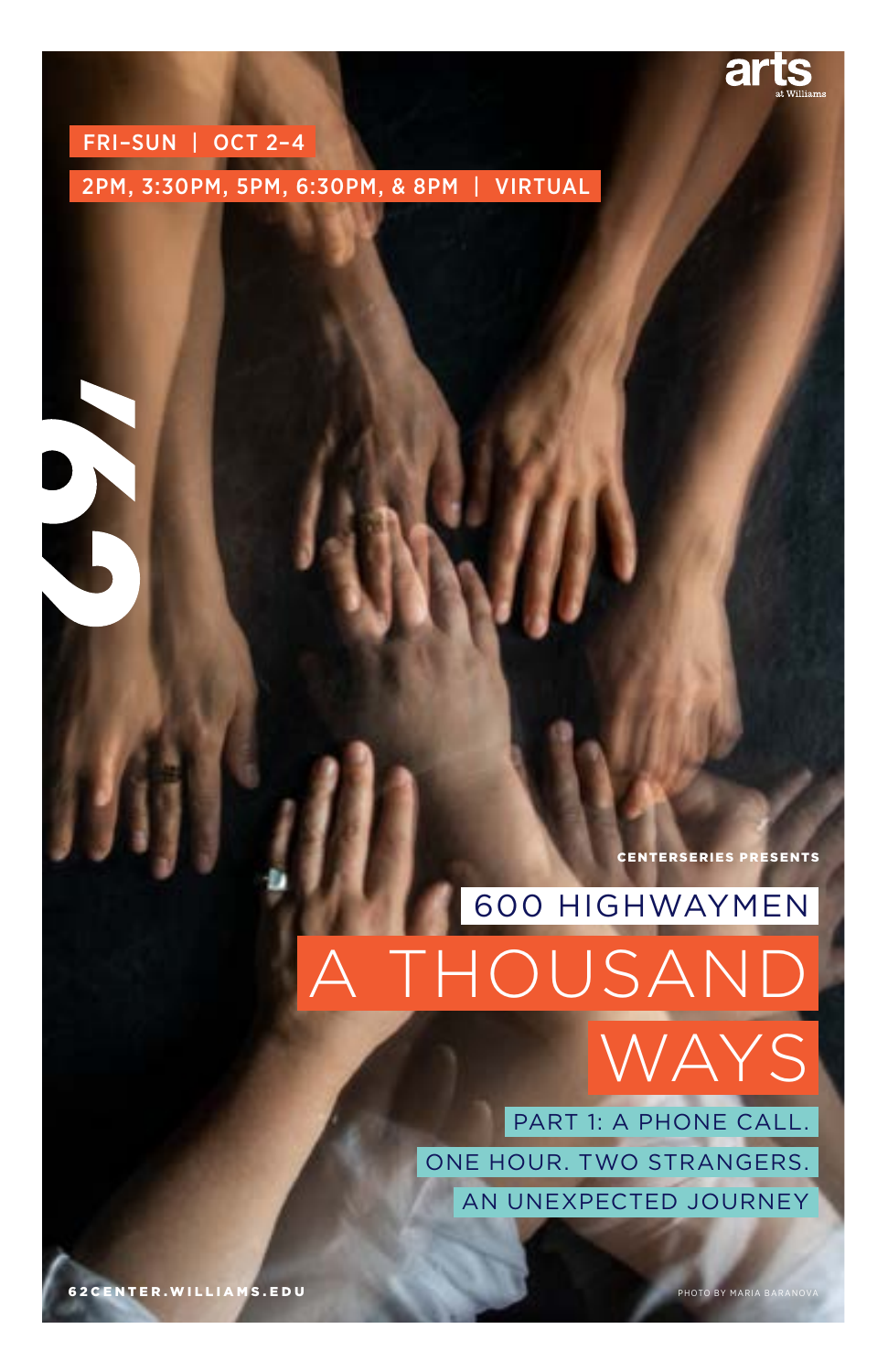## **Williams CenterSeries**

**PRESENTS** 

## *A THOUSAND WAYS (Part I)*

by

## **600 HIGHWAYMEN**

Written and Created by **Abigail Browde & Michael Silverstone**

> Dramaturg & Project Design **Andrew Kircher**

Executive Producer **Thomas O. Kriegsmann / ArKtype**

> Line Producer **Cynthia J. Tong**

Part I Sound Design **Stanley Mathabane**

This production was commissioned by The Arts Center at NYU Abu Dhabi, Stanford Live at Stanford University, and Festival Theaterformen, and was originally commissioned and co-conceived by Temple Contemporary at Temple University, USA. Original support for the production was provided by The Pew Center for Arts & Heritage, Philadelphia.

The CenterSeries performances are made possible in part by the W. Ford Schumann '50 Endowment for the Arts and the Lipp Family Fund for the Performing Arts.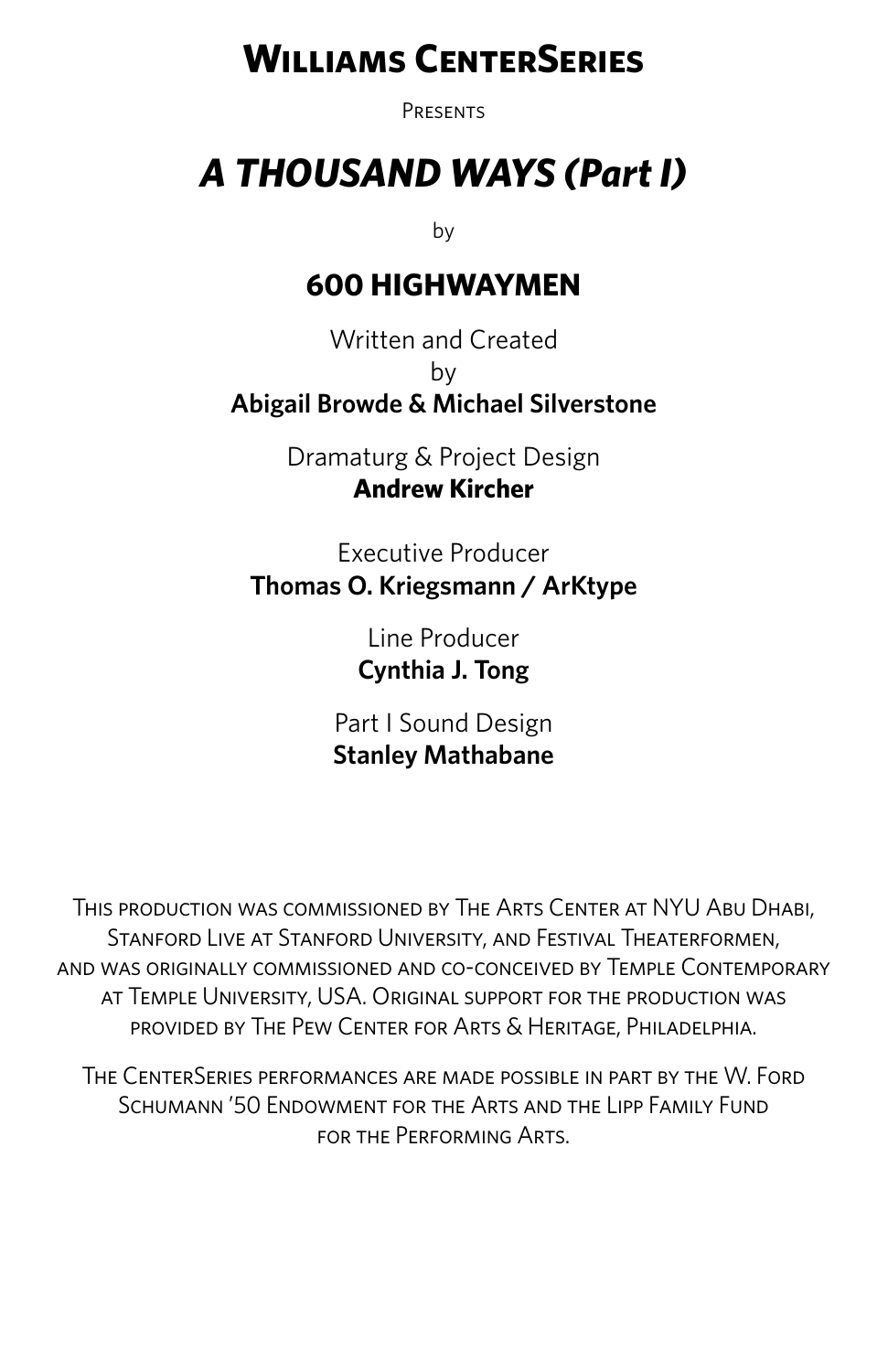## **NOTE FROM 600 HWM**

Dear Audience,

Thank you so much for calling in and making this performance with us. Without you, the performance is just a series of empty instructions and unanswered questions. While the inspiration for this project came long before COVID was a word any of us knew, it is this inability to be physically close that has fueled our curiosity for how to find our way together again. It is not hyperbole to say that we cannot do this project without you. And because of that, we are very grateful that you have contributed to its life.

This phone call is the first of a three-part project. We hope you will return to experience the second and third installments, which will occur in the year ahead. Parts II and III exist in shared (and safe) physical space, and will continue the trajectory as we collectively travel the course of this unexpected year.

Until we meet again!

–Abigail Browde & Michael Silverstone

P.S. Something we miss greatly is the ability to gather with an audience after a show in a lobby, to have conversation and dialogue. As we aren't there in-person, please feel free to get in touch if you would like:

Website: [600highwaymen.org](http://www.600highwaymen.org) Email: [abby@600highwaymen.org](mailto:abby@600highwaymen.org), [michael@600highwaymen.org](mailto:michael@600highwaymen.org) FB: [facebook.com/600highwaymen](https://www.facebook.com/600HIGHWAYMEN/) TW: [@600HWM](https://twitter.com/600HWM) IG: [@600highwaymen](https://www.instagram.com/600highwaymen/?hl=en) #AThousandWays

## **GENERAL NOTE**

*A THOUSAND WAYS* is a triptych of theatrical encounters between strangers that will take place over the course of 2020-2021. Be on the lookout for Part II to take place at  $62$ [Center for Theatre and Dance](https://62center.williams.edu/season/) in February 11-13, 2021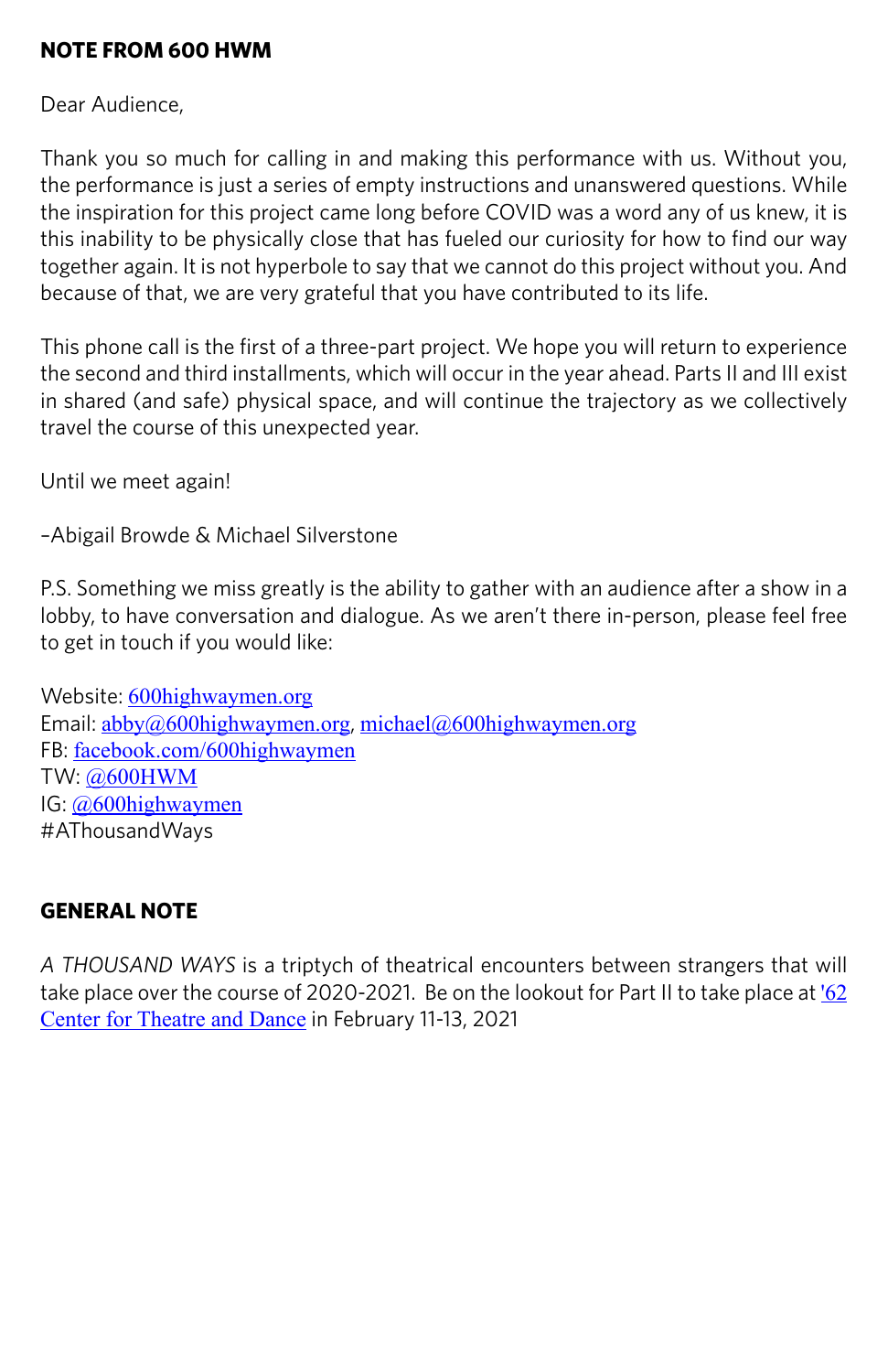## **Featured Upcoming Events:**

# the

a peaceful space for progressive minds

## Narda Alcorn Lessons From the Stage



**ARDA E. ALCORN is a Professor** and Stage Manager who has worked on Broadway, Off-Broadway, regionally, and internationally. In 2019, Narda was appointed Chair of the Stage Management Program at Yale School of Drama, She has been Head of Stage Management for New York University, DePaul University, and State University of New York at Purchase. She received DePaul's Excellence in Teaching Award in 2015 and The Robert Christen Award for Excellence in Technical Collaboration in 2017

On Broadway, Narda has had collaborations with the Tony-winning directors Lloyd Richards, Kenny Leon, Bartlett Sher, and George C. Wolfe, She premiered four of

## **Saturday October 10, 2020** 3pm

A SESSION VIA ZOOM

## link available at: theatre.williams.edu/ the-green-room

Pulitzer-Prize werning playwright August. Wilson's Century Cycle plays and stagemanaged two Broadway revivals of his work. Her New York and Regional credits include productions with Denzel Washington, Viola Davis, Billy Crystal, Kevin Kline, Annette Bening, Phylicia Rashad, David Schwimmer, and Richard Foreman. Narda was a long-time. stage manager on the Broadway production of The Lion King, and she has collaborated with the celebrated MacArthur Fellows, composer George E. Lewis, playwright Tarell Alvin McCraney, and playwright Sarah Ruhl. She has recently co-published, with Lisa Porter, Stage Management Theory as a Guide to Practice: Cultivating a Creative Approach and the essay We Commit to Anti-Racist Stage Management Education for HowlRound Theatre Commons.

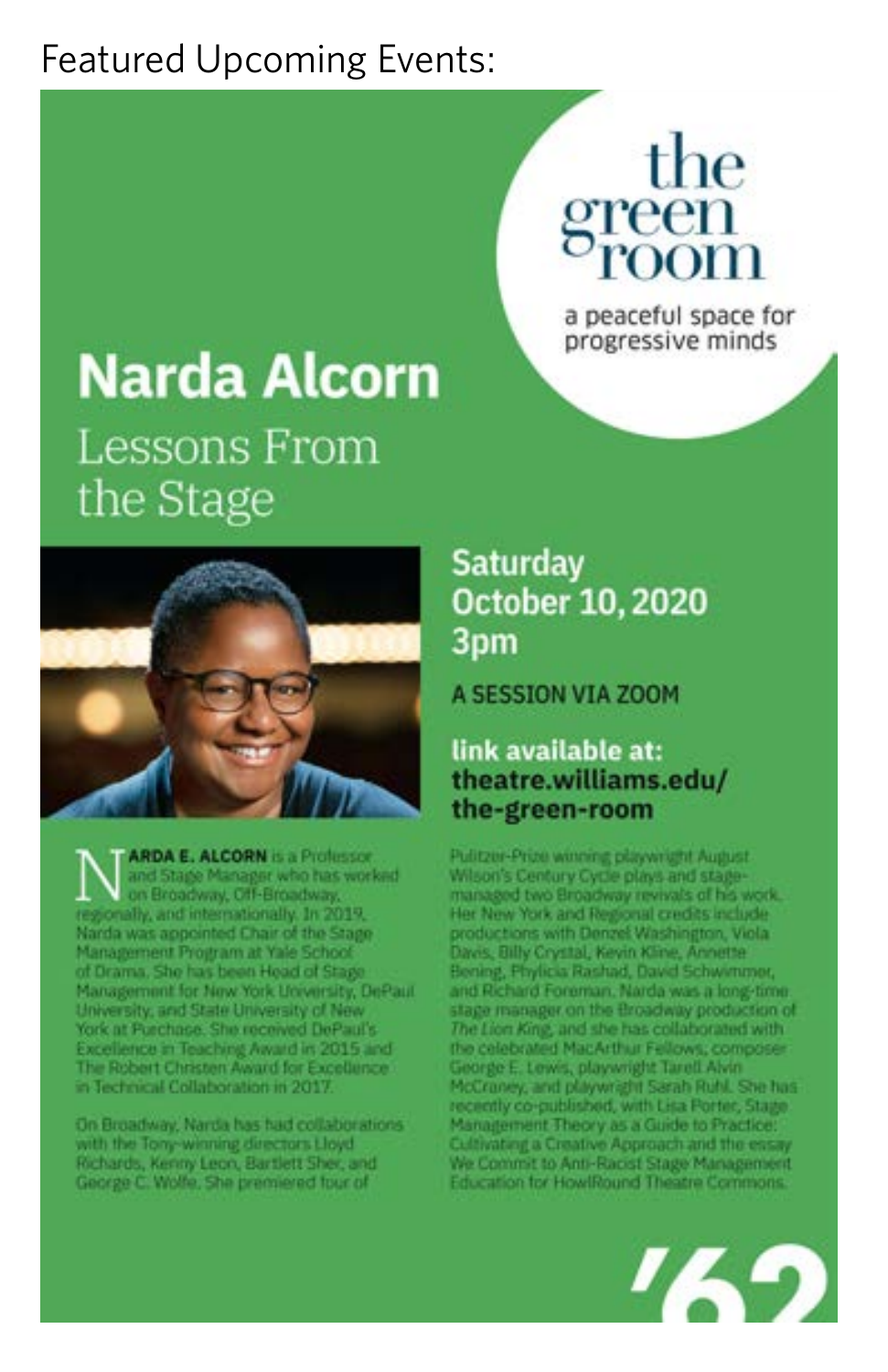

#### *RIZE*

**SAT | OCT 17 | 7PM TUE & THU | OCT 20 & 22 | 7PM**

**POST-SCREENING Q&A WITH DIRECTOR DAVID LACHAPELLE**  THU | OCT 22 | 8:30PM

#### *HORIZONTES*

**FRI & SAT | NOV 20 & 21 | 7PM SUN | NOV 22 | 12:45PM**

**POST-SCREENING Q&A WITH DIRECTOR EILEEN HOFER AND DANCER THERESA RUTH HOWARD** 

IZG

SUN | NOV 22 | 2PM<br>Together, we will watch five films that **Drive EXPERIENCE OF DANCE?**<br>ive Q+A's with filmmakers and choreographers, with the diverse dance to **PANCE?**<br>Uniple viewpoints, and prins, and choreographers, wit Together, we will watch five films that bring to life diverse dance traditions. Live Q+A's with filmmakers and choreographers will reframe dance from multiple viewpoints, and bring to life diverse **ERIENCE O**<br>World to wherever you may be, wibrant choreography from around the<br>Morld to wherever you may be, wibrant choreography from around the world to wherever you may be.<br>everyou may be.

**5**

*PINA*

**FRI & SAT | FEB 19 & 20 | 7PM SUN | FEB 21 | 12:15PM POST-SCREENING Q&A**  SUN | FEB 21 | 2PM

#### *THE UNSEEN SEQUENCE*

**FRI & SAT | MAR 12 & 13 | 7PM SUN | MAR 14 | 11AM** 

**POST-SCREENING Q&A WITH DIRECTOR SUMANTRA GHOSAL AND CHOREOGRAPHER MALAVIKA SARUKKAI**  SUN | MAR 14 | 12:15PM

#### *SOUND OF MASKS*

**FRI & SAT | APR 16 & 17 | 7PM SUN | APR 18 | 12:45PM**

**POST-SCREENING Q&A WITH DIRECTOR SARA CF DE GOUVEIA AND DANCER ATANÁSIO NYUSI** SUN | APR 18 | 2PM

**Dance on Screen is presented** in special collaboration with Images Cinema, imagescinema.org.